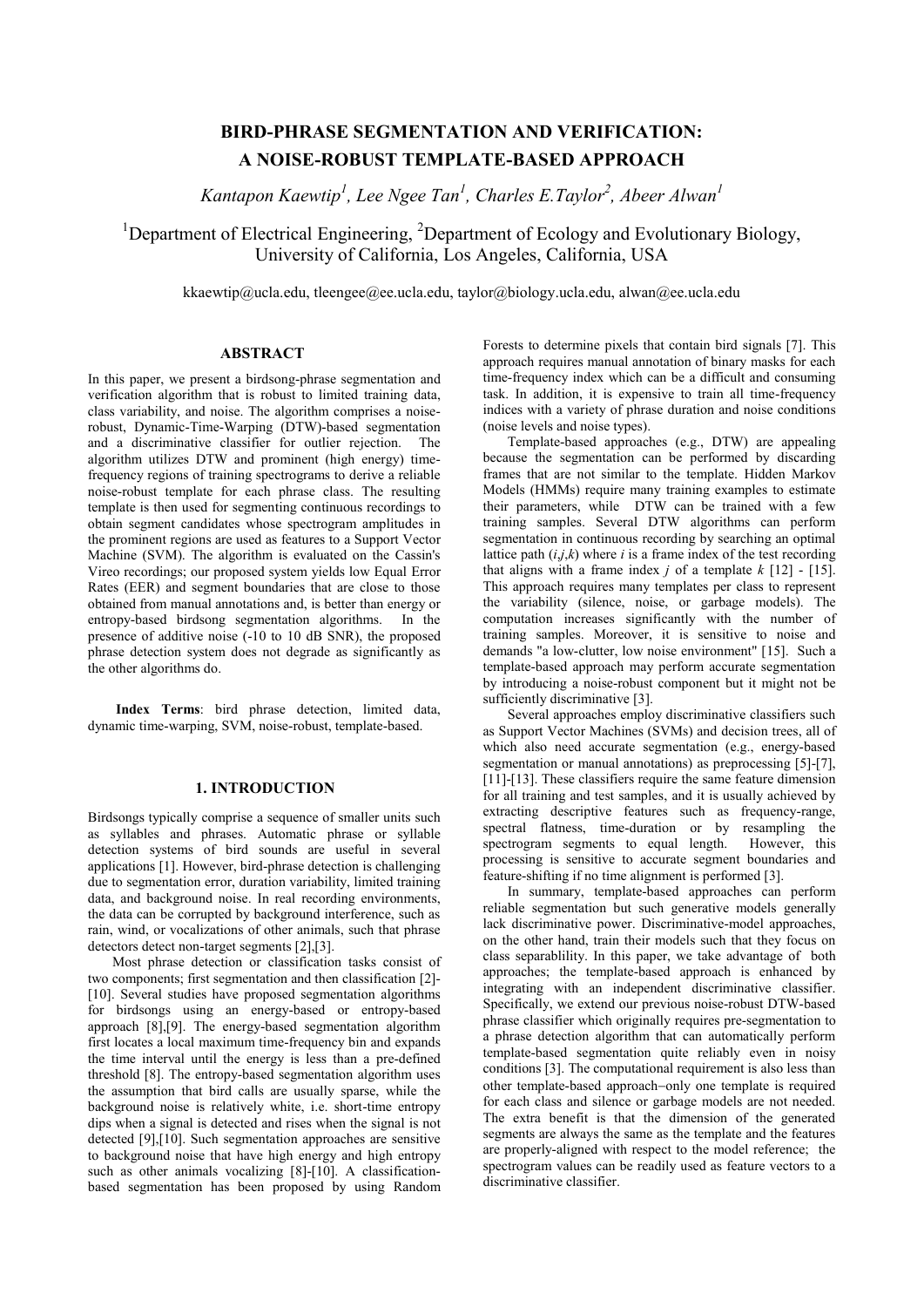

**Fig. 1: Overview of the proposed algorithm**

### **2. PROPOSED ALGORITHM**

The algorithm consists of three main components (Fig. 1): Template Derivation (Section 2.2), DTW-based segmentation (Section 2.3) and SVM classification (Section 2.4). The training and testing procedures (Sections 2.4 and 2.5) are performed individually for each phrase class.

## **2.1 Preprocessing**

The spectrographic feature extraction is similar to our previous work but with different resolution parameters to reduce the computation complexity of our system [3]. Short-time 512 point FFT was performed using a 25ms Hamming window advanced by 10 ms; only the magnitude information is retained. To reduce dimensionality, a 64-uniformly-spaced rectangular filterbank is applied and the first 7 bins corresponding to frequencies below 1 kHz are discarded, resulting in 57-frequency-bin spectrograms.

### **2.2 Deriving class templates**

The Template Derivation algorithm has a similar implementation as our previous work with additional intermediate variables used to train SVM [3]. For a given phrase *k*, the class samples are obtained from manual annotations. Spectrograms of the segments samples are passed to the Spectrogram-Fusion Algorithm (SFA) which derives a template that represents common features among training samples of the same class. A template is a collection of three attributes; a spectrogram reference  $M^{(k)}$ , a prominent region  $R^{(k)}$ and a frame-weighting function  $w^{(k)}$ . The spectrogram reference represents the time-frequency energy pattern of clean signals. The prominent region indicates which pixels are used to compute the similarity measure for DTW and the subsequent discriminative classification. The purpose of these regions is to exclude low-energy regions which are susceptible to background noise. A large improvement in classification accuracy has been observed at low SNR conditions when the prominent region is included [3]. The frame weighting function (which sums to 1) assigns more weights to reliable frames based on short-time correlation. In addition to obtaining the template, SFA also returns the aligned spectrograms that are used to derive the template. We will use these aligned spectrograms to train an SVM classifier in a later stage.

## **2.3 DTW-based segmentation**

Our algorithm uses the derived template (Section 2.2) as a sliding elastic window to detect a target pattern from a continuous recording. This algorithm is a modified version from the DTW procedure used in the SFA. Here, DTW is used to find the locally optimal time warping function between a segment of test spectrogram S and a reference template  $M^{(k)}$ .

|  | DTW-based segmentation (input: $M^{(k)}$ , $R^{(k)}$ , $W^{(k)}$ , S) |  |
|--|-----------------------------------------------------------------------|--|
|--|-----------------------------------------------------------------------|--|

- The superscript  $\square^{(k)}$  indicates that the  $\square$  is a specific attribute of phrase class k • i and j are the time indices of the reference  $M^{(k)}$  (with  $N_M$
- frames) and test spectrogram S (with  $N<sub>S</sub>$  frames), respectively.
- $\bullet$  C(i,j) is the cosine similarity between the i<sup>th</sup> frame of M<sup>(k)</sup> and the j<sup>th</sup> frame of S.
- $\bullet$  P(i,j) is the intermediate cumulative score.
- $\bullet$  The operator  $\odot$  denotes the element-wise multiplication. 1)  $C(i,j) = \theta(M^{(k)}_{i} \odot R^{(k)}_{i}, X_{j} \odot R^{(k)}_{i})$ 2)  $P(1,j) = C(1,j)$  $P(2,j) = \max\{P(1,j)+w_2C(2,j), P(1,j-1) + w_2C(2,j)\}\$  for j>1 Recursive step

| $P(i,j) = max$ $P(i-1,j-1) + w_iC(i,j)$ |        | $\int P(i-1,j-2)+0.5w_iC(i,j-1)+0.5w_iC(i,j)$ Path 1 |
|-----------------------------------------|--------|------------------------------------------------------|
|                                         | Path 2 |                                                      |
|                                         | Path 3 | $P(i-2,j-1) + w_{i-1}C(i-1,j) + w_iC(i,j)$           |

3)  $[p_1 \ p_2 \ p_3 \dots]$  = peak locations of function  $P(N_M,j)$  whose values are greater than 0.75 and are mutually separated by at least  $N_M$ .

4) For each p<sup>i</sup> , backtrack the optimal path and assign each template frame with a frame of S for Path 2 and Path 3. For path 1, the vector assigned to the template frame is obtained by averaging the spectra of frame j and j-1.

Note that: 1) The cosine similarity is not computed over the entire frequency range, but only on the range determined by the prominent region indicated by the reference frame  $R^{(k)}$ . 2) In computing the cumulative score, the contribution of each reference frame is weighted differently based on the frame weighting function  $w$ . 3) The cumulative score at the last reference frame measures the overall similarity of the optimal path at that point; the range of similarity is from 0 to 1. Instead of backtracking from each frame in the test spectrogram, backtracking is performed from frames that correspond to peaks in  $P(N_M,j)$  only frames with peak values higher than  $0.75$ , and with a peak separation of at least the frame number of the template are selected 4) The optimal paths are backtracked, starting from those selected peaks. Each reference frame *i* will match with one or two frames from the test spectrogram. In case of two frames (Path 1), frame *i* will be matched with the average of the spectra of frame *j* and *j-1*. As a result, each candidate segment will have the same number of frames as template  $M^{(k)}$ .

## **2.4 SVM training**

The verification task uses SVM as a discriminative classifier to reject outlier candidates. We selected an SVM because it is effective for limited training data (4 samples) and the model can be efficiently represented [2]. To train an SVM classifier, the positive (in-class) class comprises the aligned spectrogram segments from the SFA and valid segment candidates from the DTW-based segmentation; the negative class consists of solely invalid candidates (Fig. 1). A segment is considered valid if it satisfies the Relative Segmentation Error Constraint (RSEC) criteria which is explained in Section 3.3. Features for each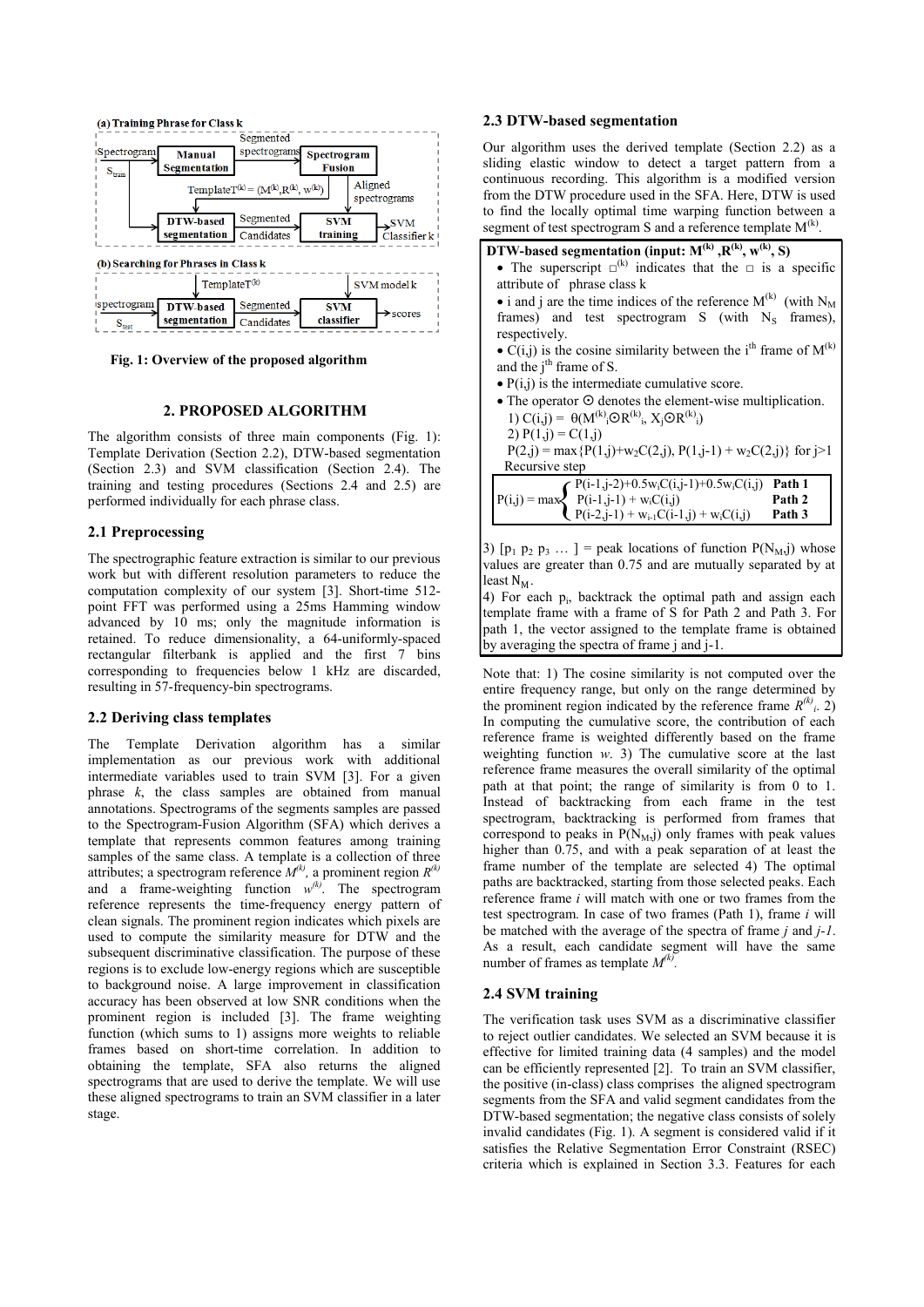training instance are obtained by concatenating the spectrogram values within the prominent region. The resulting SVM classifier and the corresponding template are used for verification and DTW-based segmentation, respectively, in the testing procedure.

#### **2.5 Testing Procedure**

To search a given phrase class from a continuous recording, the spectrogram is first computed. The resulting spectrogram is passed through the DTW-based segmentation to obtain segment candidates, which align to the template of the given phrase class. For each segment, spectrogram values within the prominent region are vectorized to obtain a feature vector in the same way as the training procedure. Each feature vector is then classified using the SVM model derived in the training procedure to determine whether the segment is a target phrase or an outlier (i.e., another phrase class or noise).



**Fig. 2 Spectrograms without and with noise added**

#### **3. EXPERIMENTAL SETUP**

#### **3.1 Database**

All experiments in this paper used recordings described in [2]. Song fragments (phrases) for classification were obtained from recordings of Cassin's Vireo (*Vireo cassinii*) in 2010. The database has 13 recordings which we split into two sets for cross validation. Each experiment randomly selected 6 files for training and the remaining 7 files were used for testing. Four rounds of experiments were repeated and the results were averaged. Phrase classes with at least 4 occurrences found in training recordings were selected from the classes on the training set. Depending on the random partition of training and testing sets in each experiment, the number of classes ranges from 31 to 35; the number of training sample per classes range from 4 to 50; the total number of target phrases are 1771. The recordings and annotations for this study are available online at http://taylor0.biology.ucla.edu/al/bioacoustics/.

 To evaluate noise-robustness, we simulated noisy birdsongs by adding background noise at various signals-tonoise ratio (10, 5, 0, -5, and -10 dB). The background noise was recorded in the same environment, when the target bird species is not singing. There are total of 7 noise files (20 minutes long). These files contain birdsongs from other species as well as ambient noise. For a given recording, the noise file ID and time location were selected randomly to match the length of the recording. The noise portion is scaled to generate a pseudo signal-to-noise ratio of a given SNR. An example of the additive noise effect is shown in Fig 2. Note that this SNR value represents the upper bound of the true SNR because the original files are not completely noise-free. These generated noisy signals are used only in testing; the training uses only original recordings (fairly clean signals).

#### **3.2 Comparison Algorithms**

Two main contributions of our phrase detection system include noise-robust segmentation as well as the integration of the template-based segmentation and a discriminative classifier for outlier rejection. The optimal classifiers can be explored in a subsequent study; this paper focuses on the first contribution because accurate segmentation is crucial for most automatic phrase detection or transcription algorithms. For this reason, we compared our algorithm with baseline systems that employ an energy-based or entropy-based segmentation [8]- [9]. Since the recordings used in this experiments are generally long and the threshold of the energy-based method depends on the global maximum energy in the recording, the segmented outputs are mostly inaccurate [16]. We saw improvements when a long recording is divided into subintervals as inputs to the algorithm so we used this modification throughout this experiment. For the entropy-based segmentation, we kept all the default parameters except the frequency range to match the database [9]-[10]. For comparison algorithms, the DTWbased segmentation in Fig 1(a) and 1(b) is replaced with two sequential operations; segmentation from the algorithm followed by DTW that are used in SFA. In other words, we applied DTW to the segment candidates; using the template derived from manual annotation, such that the time dimension of the DTW-aligned spectrograms of all segment candidates is equal to that of the template. We also applied the prominent region to those comparative algorithms since it gives a significant improvement in noise. The accuracy of the segment boundaries are evaluated by comparing them with manual annotations. Using a linear kernel with high-dimensional features of limited training data gave the best performance for all algorithms. We applied a power of 0.1 to feature values for dynamic scale compression. The detection threshold on the confidence score of the SVM is varied to obtain the Equal Error Rate (EER).

#### **3.2 Evaluation Framework**

To evaluate segmentation algorithms, several criteria have been proposed; for example, a segmentation is considered correct if the detected segment overlaps with a manually annotated phrase interval [9]. However, this criterion can generate unreliable labels; for instance, a detected segment that has only one overlapping frame will be considered valid. For a more meaningful evaluation, we consider a segmentation valid if the boundary offsets relative to the manual annotation is less than a threshold, which we call Segmentation Error Constraint (RSEC). Under RSEC =  $\varepsilon$ , a segment is considered valid if and only if  $\frac{|y_{\text{start}} - x_{\text{start}}|}{y_{\text{stop}} - y_{\text{start}}} \leq \varepsilon$  and  $\frac{|y_{\text{stop}} - x_{\text{stop}}|}{y_{\text{stop}} - y_{\text{start}}} \leq \varepsilon$ , where y<sub>start</sub> and y<sub>stop</sub> are the start and stop times of the manuallyannotated segment, respectively;  $x_{start}$  and  $x_{stop}$  are the start and stop times of the segmentation algorithm, respectively. For example, with  $\varepsilon = 0.5$ , a given segment is considered correct if the boundary errors of both ends are less than or equal to half the phrase duration of the manual segmentation. If  $\varepsilon = 0$ , the boundary errors of both ends are zeros, i.e. this segmentation is identical with the manual annotations; however, this case is difficult to achieve in practice. We present the performance curve with varying RSEC to determine the robustness to RSEC of each algorithm. The Equal Error Rate is used to measure the performance of the segmentation algorithms.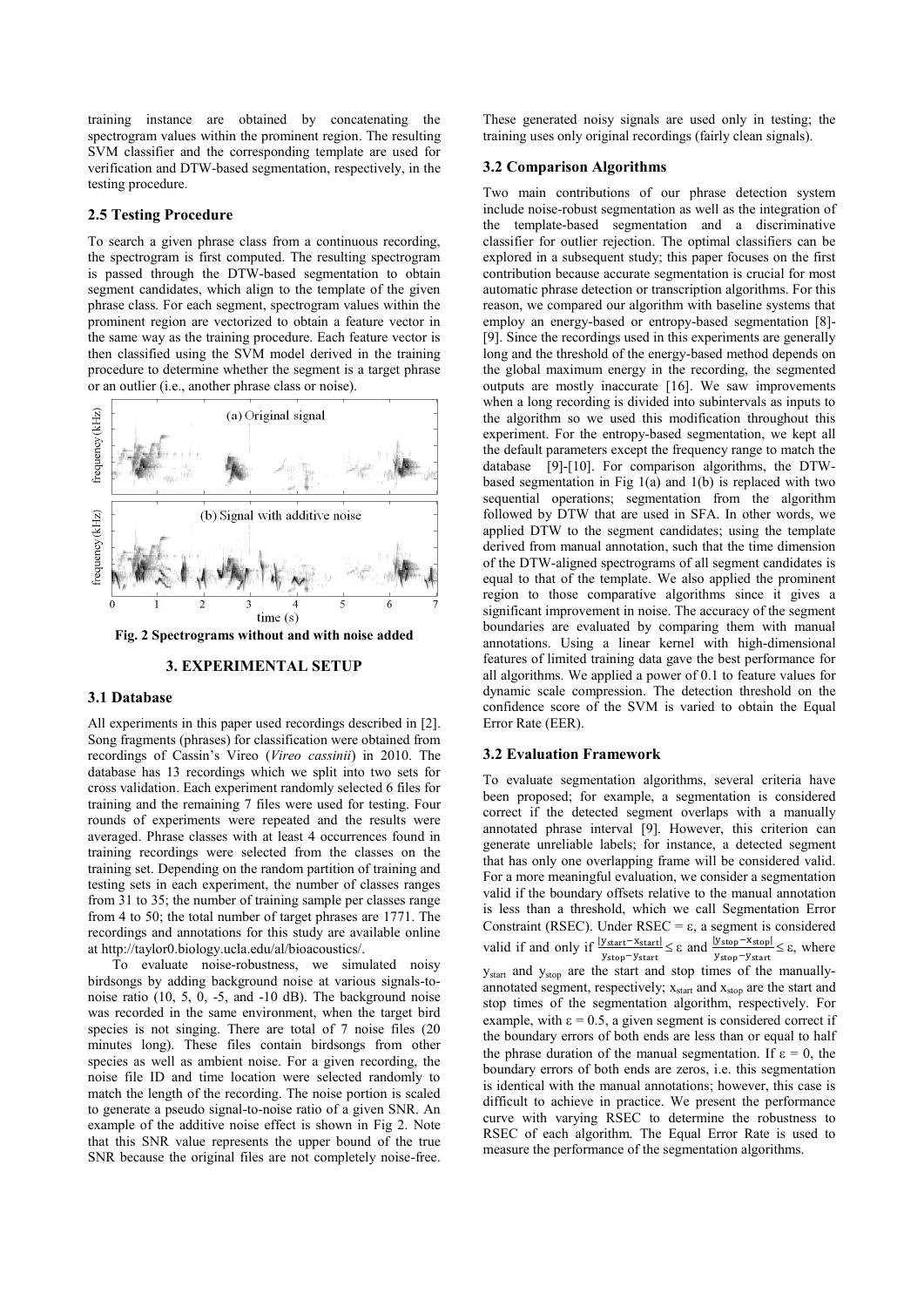

**Fig. 3 The Equal Error Rate of each algorithm (all plots have the same legends). Figs. 3(a) and 3(b) show the performance of each algorithm with different Relative Segmentation Error Constraint (RSEC) criteria under clean and 0-dB SNR**  conditions, respectively. Fig. 3(c) show the performance trend with different SNR conditions at RSEC of  $0.5$  ( $\varepsilon = 0.5$ ).

#### **4. RESULTS AND DISCUSSION**

Fig 3a shows the EER of each algorithm evaluated with RSEC ranging from 0.1 to 1. The performance of perfect boundary segments is also shown for lower bound. The EER curve of the perfect segmentation is flat because its relative boundary error is always 0 hence the EER does not change with different RSEC criteria. It is constant at 4.45% because there are false alarms and misses from the SVM classification; note that the results represent the final output of the entire system. The EER of all algorithms suffer from segmentation errors at low RSEC; it is difficult to achieve perfect segment boundaries because the energy at boundary frames varies. Different stopping threshold of each algorithm will generate different boundaries, hence a small deviation is acceptable.

 When a higher RSEC is allowed, the EER of each algorithm decreases up until a certain point where it starts to increase again because of some unreliable labels are generated by the high RSEC criteria. For instance, if the starting segmentation boundary from an algorithm is delayed by 80%, there will be at most 20% overlap with the manual annotation. If we allow RSEC of 0.9 ( $\varepsilon$  =0.9), this segment will be considered a positive segment but only 20% of common portion will not sufficiently represent the given phrase. Note that the EER curve of our algorithm almost reaches the EER from manual annotation at RSEC between 0.5 and 0.8. This does not mean that the algorithm is perfect; it only tells us that under this RSEC criteria, the EER are about the same. In 0 dB condition, the performance of our algorithm degrades less than other algorithms, compared to the clean condition.

 The EER of each algorithm increases as the relative SNR decreases and at a significant rate after 0 dB SNR (Fig 3c). At SNRs higher than 5 dB, the EER of the proposed algorithm is close to that when manual segmentation is used. At 0 SNR dB condition, where energy of target birdsong and background noise are equal, the proposed algorithm still yields low ERR of 0.1, validating its noise-robustness.

Notice that some EER points are higher than 0.5, which is the upper bound of binary detection (pure guess). This is possible because this task of joint segmentation and verification is more challenging than a binary detection. In order to be counted as a correct prediction, two criteria must be satisfied, the deviation boundaries of both ends must be less than RSEC and the SVM must classify the segment correctly. The entropy-based algorithm does not perform well because the background noise contains high-entropy signals such as vocalizations of other bird species. The energy-based segmentation algorithm generally performs better than the entropy-based segmentation but it also suffers in noisy conditions. This is expected because background noise is also of high energy, especially in low SNR conditions. Most errors of both algorithms occur when the algorithms merge target phrase with a neighboring background noise.

The proposed algorithm, on the other hand, cuts off the segment at each end of the template reference. This segmentation approach is similarity-based in the sense that it aligns with the template reference according to its frame-wise similarity. The prominent regions and frame weighting function additionally facilitate the alignment procedure to focus on the relevant regions while discarding noise. However, when noise level is high, the proposed algorithm degrades as well because noise is also present in the prominent regions. In the context of segmentation, the template-based segmentation has a limitation that it requires a template of that particular phrase class. If there is no prior class label, our algorithm cannot perform SFA to derive the template for segmentation. The entropy-based and energy-based segmentation, on the other hand, do not require any template so they are suitable for analyzing data that has not been annotated. However, for a phrase detection where the detection of particular phrases is of interest, the proposed template-based algorithm has been shown to be robust to segmentation error and background noise.

#### **5. CONCLUSIONS**

We proposed a segmentation and verification algorithm for bird phrase detection. The algorithm performs template-based segmentation using DTW to account for duration variability. It uses the prominent regions to account for background noise. Segment candidates are then passed to a discriminative classifier (in this case, SVM) to reject outliers. On a Cassin Vireo's database, the proposed algorithm obtained the lowest EER in most cases compared to energy-based and entropybased segmentation algorithms. In fairly clean recordings, our proposed algorithm achieves an EER of approximately 5.71 % with relatively accurate segmentation boundaries. Using noisy recordings with low SNRs, the performances of comparative algorithms degrade dramatically compared to the proposed algorithm which keeps the performance trend close to the lower bound. The advantages and limitations of our algorithm are also discussed. Our future work will include an investigation of other discriminative classifiers and extending this work to automatic transcription.

#### **6. ACKNOWLEDGEMENTS**

This study was supported in part by NSF Award No.0410438 and IIS-1125423. We thank George Kossan for his assistance with phrase identification and Rafael Torres for modifying of the Harma Syllable Segmentation MATLAB code.